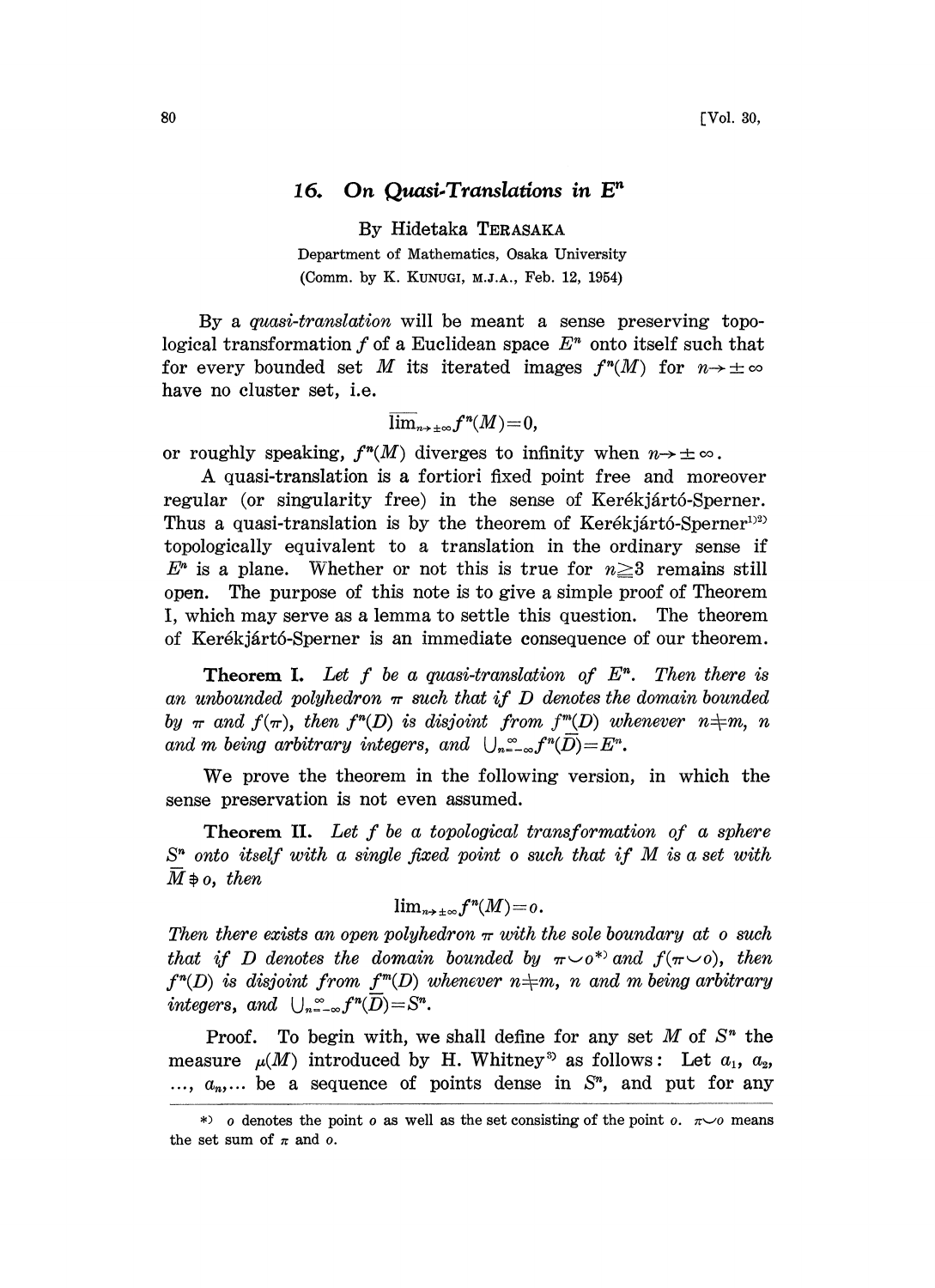point  $x$  of  $S<sup>n</sup>$ 

$$
f_n(x) = \frac{1}{1 + d(x, a_n)} \cdot ^{**}
$$

Given a set M, let

$$
\mu_n(M)\!=\!\sup_{x\in M} f_n(x)-\inf_{x\in M} f_n(x)
$$

and let

$$
\mu(M) = \sum_{n=1}^{\infty} \frac{\mu_n(M)}{2^n}.
$$

Then  $\mu(M)$  is defined for every set M of S<sup>n</sup> and we have

 $W_1. \quad 0 \leq \mu(M) \leq d(M).$ \*\*

 $W_2$ . If  $M\subset N$ , then  $\mu(M) \leq \mu(N)$ .

 $W_{\rm s}$ . If  $M \subset U(N; \varepsilon),$ <sup>\*\*</sup> then  $\mu(M) < \mu(N) + \varepsilon$ .

 $W_4$ . If  $M\subset N$  and if N contains at least one point which has a positive distance from M, then  $\mu(M) < \mu(N)$  (Whitney<sup>3</sup>).

In the following we shall make free use of these properties  $W_1-W_4$  of Whitney's  $\mu$ -measure.

For every point  $x$  of  $S<sup>n</sup>$  consider the set

$$
\bigcup_{n=0}^{\infty} f^{n}(x) = \{f^{n}(x) \mid n \geq 0\}
$$

where  $f^0(x)$  and  $f^1(x)$  stand for x and  $f(x)$  respectively, and correspondingly the function

$$
\mu(\bigcup_{n=0}^\infty f^n(x))=g_+(x).
$$

Then  $g_+(x)$  is continuous at every point x except at  $x=0$ . For, given a positive number  $\varepsilon$ , there can be found a neighbourhood  $U$ of x such that  $d(f^{n}(U)) < \epsilon$  for all  $n \geq 0$  by the continuity of f and by the hypothesis of regularity that

$$
\lim_{n\to\infty}f^n(U)=0
$$

whenever  $\overline{U} \phi$ . Then for every point  $y \in U$ 

$$
f^n(y) \subseteq U(\bigcup_{n=0}^{\infty} f^n(x); \varepsilon)
$$

and

$$
f^n(x) \subset U \left( \bigcup_{n=0}^{\infty} f^n(y); \epsilon \right)
$$

hold and hence by  $W_3$ 

$$
| \ \mu \left( \ \cup_{n=0}^{\infty} f^n(x) \right) - \mu \left( \bigcup_{n=0}^{\infty} f^n(y) \right) | < \varepsilon,
$$

whence the continuity of  $g_+(x)$  at  $x \neq o$  follows.

Next put

$$
g_-(x)\!=\!\mu\big(\cup_{n=0}^{+\infty}f^n\!(x)\big).
$$

Then  $g(x)$  is likewise continuous at x except at  $x = 0$  and so is the function

<sup>\*\*)</sup>  $d(a, b)$ ,  $d(M)$  and  $U(M; \varepsilon)$  are the distance between a and b, the diameter of M and the  $\varepsilon$ -neighbourhood of M respectively on  $S<sup>n</sup>$ .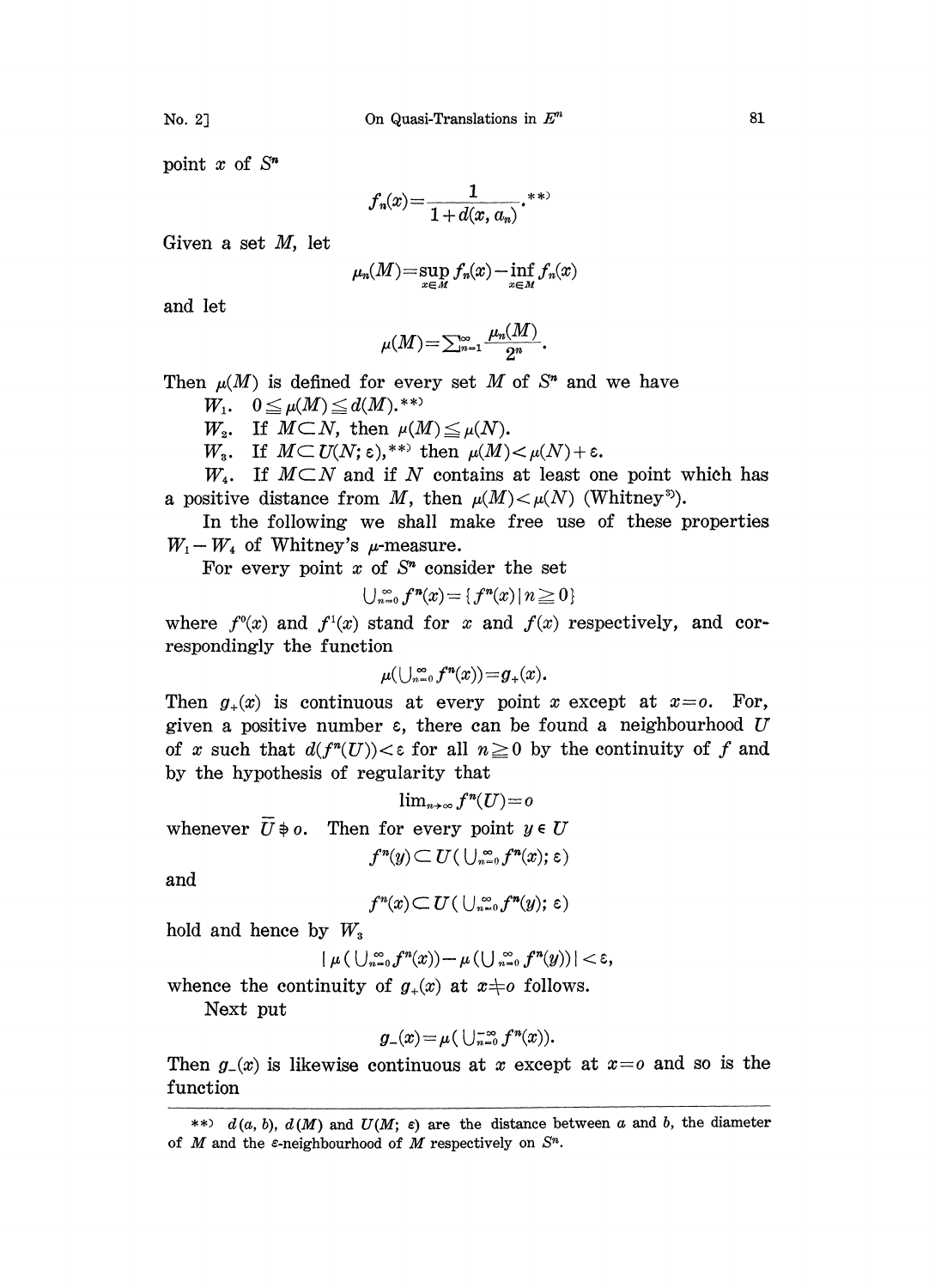82 H. TERASAKA [Vol. 30,

$$
\varphi(x) = g_{+}(x) - g_{-}(x).
$$

Now take a point p fixed and different from  $o$ . Then, if  $n>0$ is taken sufficiently large,  $g_{+}(f^{n}(p))$  can be made as small as we please, while

$$
\begin{aligned} g_-(f^n(p))&=\mu\left(\,\cup_{i=n}^{-\infty}f^i(p)\right)\\&>\mu\left(\,\cup_{i=0}^{-\infty}f^i(p)\right)=g_-(p)\!>\!0,\end{aligned}
$$

so that  $\varphi(f^{n}(p))=g_{+}(f^{n}(p))-g_{-}(f^{n}(p))$  becomes negative. By the same reason  $\varphi(f^{n}(p))$  becomes positive if  $n<0$  is chosen large enough in absolute value. It follows from the continuity of  $f$  that there must also be points x with  $\varphi(x)=0$  other than o. If we put therefore

$$
\varPhi_{0} = \{x \mid \varphi(x) = 0\},
$$
  
\n
$$
\varPhi_{+} = \{x \mid \varphi(x) > 0\},
$$
  
\n
$$
\varPhi_{-} = \{x \mid \varphi(x) < 0\},
$$

then  $\varPhi_0$ ,  $\varPhi_+$  and  $\varPhi_-$  are all non void.

Since  $\varphi(x)=0$  for  $x\neq o$  implies  $\varphi(f(x))<0$  by the definition of  $\varphi(x)$  and on account of  $W_4$ , we have

$$
\mathcal P_0\!\frown\!f(\mathcal P_0)\!=\!0.
$$

Moreover we have

$$
f(\varPhi_{-})\Box\varPhi_{-}.
$$

Now let U be a domain such that  $\overline{U} \not\Rightarrow o$  and  $U \frown f(U) \not\Rightarrow 0$ . Then for every  $n$ 

$$
(1)\qquad \qquad f^{n}(U) {\,\smallfrown\,} f^{n+1}(U) {\,\uparrow\,} 0,
$$

and since  $\overline{U}$   $\phi$ , there is a positive number d such that for every  $y \in U$ 

$$
\mu\left(\,\bigcup_{i=0}^{+\infty}f^i(y)\right)\!>\!d\!>\!0.
$$

But given a positive number  $\varepsilon$  there is by the hypothesis on  $f$  a positive number  $N$  such that

$$
f^n(U){\subset}U(o;\varepsilon)
$$

for all  $n \geq N$ . Therefore, if  $\varepsilon$  is chosen  $< d$ , then for any  $x \in f^{(n)}(U)$ and for any  $n \geq N$  we have, since  $f^{-n}(x) \in U$ ,

$$
\begin{aligned} \varphi(x)\!=&\mu(\cup_{i=0}^\infty f^i(x))\!-\!\mu(\cup_{i=0}^{\infty} f^i(x))\\&<\!\mu(\cup_{i=0}^\infty f^i(x))\!-\!\mu(\cup_{i=-n}^{\infty} f^i(x))\\&<\!\epsilon\!-\!d\\&<\!0,\end{aligned}
$$

which indicates that all  $f^n(U)$  are contained which indicates that all  $f^n(U)$  are contained in  $\varPhi_-$  if  $n \geq N$ . If we denote by  $D_-$  the component of  $\varPhi_-$  which contains  $f^N(U)$ , then denote by  $D_{-}$  the component of  $\varphi_{-}$  which contains  $f^{N}(U)$ , then  $f^{n}(U)$  is wholly contained in  $D_{-}$  whenever  $n \geq N$ , in consequence of the relation (1).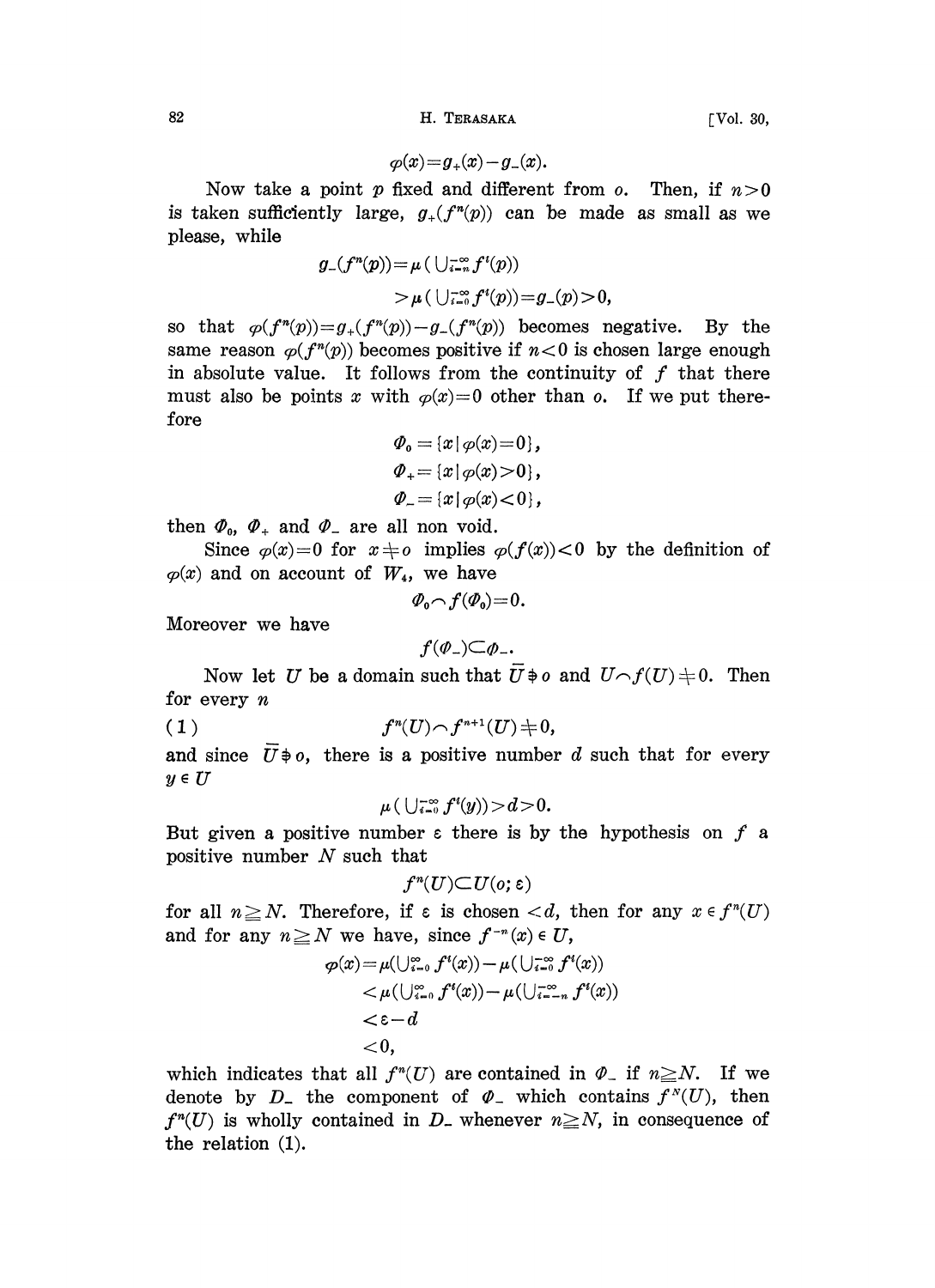Since the boundary of  $\varphi$  is evidently contained in  $\varphi_o$ , every boundary point of  $D_$  is also a point of  $\varphi_0$ .

 $f(D_-)$  is wholly contained in  $D_-$ . For first, since  $D_-$  and  $f(D_-)$ have the set  $f^{N+1}(U)$  in common, they intersect. Second, if there were a point x of  $f(D_-)$  outside  $D_-$ , connect x and a point q of  $f^{N+1}(U)$  by an arc within  $f(D_{-})$ . Then it must intersect the boundary  $\dot{D}_-$  of  $D_-$  and thus there would exist a point r of  $\dot{D}_-$  in  $f(D_-)$ , which is absurd, since  $r \in \dot{D} - \subset \varphi_0$  but  $f(D_-) \cap \varphi_0 = 0$ .

Now let  $\{U_i\}$  be a covering of  $S<sup>n</sup> - o$  consisting of a countable number of domains  $U_i$  such that  $U_i \neq 0$  and  $U_i \neg f(U_i) \neq 0$ , and cor-Now let  $\{U_i\}$  be a covering of  $S^n - o$  consisting of a countable<br>number of domains  $U_i$  such that  $\overline{U}_i \neq 0$  and  $U_i \frown f(U_i) \neq 0$ , and cor-<br>responding to each  $U_i$  let  $D_i$  be the component of  $\varPhi$ <sub>-</sub> described number of domains  $U_i$  such that  $U_i \oplus 0$  and  $U_i \cap f(U_i) \oplus 0$ , and cor-<br>responding to each  $U_i$  let  $D_i$  be the component of  $\varPhi$ <sub>-</sub> described<br>above, that is the component of  $\varPhi$ <sub>-</sub> with the property that  $f^*(U_i)$ are all contained in  $D_i$  if  $n \geq N_i$  for some natural number  $N_i$ . We assert that in reality  $D_t$  all coincide.

To prove his, suppose the contrary were the truth, and changing suitably the suffixes of  $D_i$  if necessary, let  $D_1, D_2, ..., D_i, ...$  $(2 \leq i < \infty)$  be the finite or infinite sequence of all distinct  $D_i$ . Then, if p is any point of  $S<sup>n</sup>-o$ , there is an element of  $\{U_i\}$ , say  $U_i$ , which contains p, but, since  $D_i$  contains by its definition  $f^{N_i}(U_i)$ , p is contained in  $f^{-N_i}(D_i)$ . Consequently we have

$$
(2) \qquad \qquad \bigcup_{n=-\infty}^{\infty} \bigcup_{i=1}^{\infty} f^{n}(D_{i}) = S^{n} - o.
$$

On the other hand, since  $D_i$  are disjoint, we have

$$
f^n(D_i) \cap f^n(D_j) = 0
$$

for every *n* whenever  $i \neq j$ . But since  $D_i \supset f(D_i)$ , we have

 $f^{n}(D_i) \cap f^{m}(D_i)=0$ 

for any integers n and m. Thus by (2)  $S<sup>n</sup>-o$  is seen to be expressed as the sum of at least two, and at most a countably infinite number of, disjoint domains

$$
\bigcup_{n=-\infty}^{\infty} f^n(D_i),
$$

which is absurd. Therefore all  $D_i$  must coincide, and each  $D_i$  is nothing other than  $D$ , we have considered above.

Thus we have obtained the following result:

Under the hypothesis on  $f$  of Theorem II there exists a domain  $D_{-}C\varPhi_{-}$  such that

(3) 
$$
D_{-}f(D_{-}), \hat{D}_{-}f(D_{-})=0
$$
 and  $\bigcup_{n=-\infty}^{\infty} f^{n}(D_{-})=S^{n}-o.$ 

By covering  $D<sub>-</sub>$  in the usual way with a family of cubes which intersect  $D_{-}$  but which are disjoint from  $f^{-1}(\dot{D}_{-})$ , we can obtain from  $D<sub>-</sub>$  a domain P bounded by one or more of open polyhedra with the sole boundary at  $o$  such that<br> $D_{-} \subset P \supset f^{-1}(D_{-}).$ 

$$
D_{-} \subset P \supset f^{-1}(D_{-}).
$$